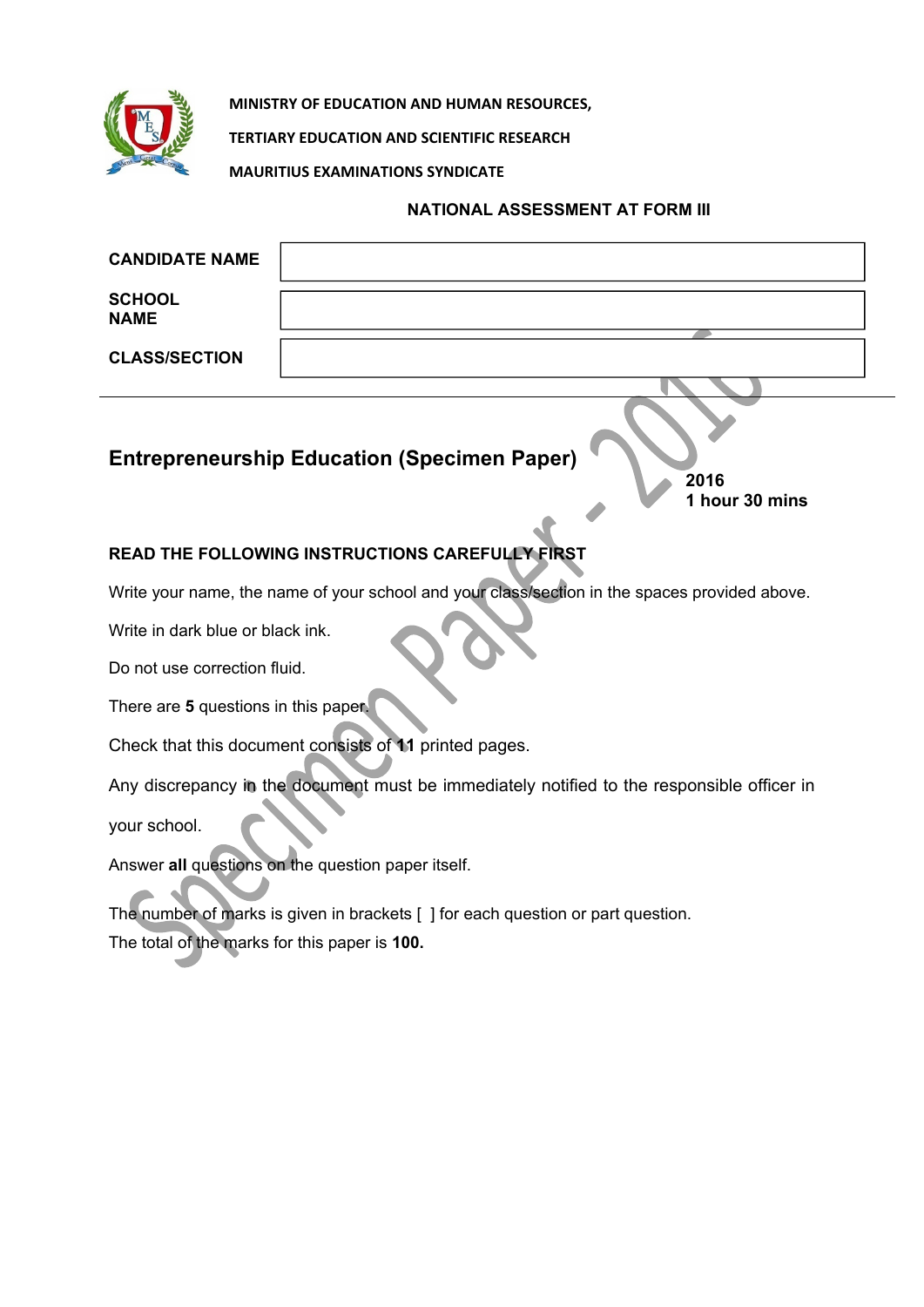#### **Read the following case carefully. Then answer the questions which follow.**

## **FitsU Shoes**

Kimyu owns a well-established shoe making business, FitsU, which has a good brand name. He has been operating the business successfully as a sole trader. The innovative designs and quality products that it manufactures are key to the success of FitsU. Due to the rising demand, Kimyu wants to expand and open new branches. He wants to convert his business into a partnership. He is thinking of taking his best friend Rahul, who is an accountant, as a partner. To make the shoes more marketable, FitsU will need to review the four elements of marketing.

However, to expand the enterprise, the partners will require more money. A bank is ready to provide finance, but has requested Kimyu and Rahul to prepare a business plan. As a sole trader, Kimyu kept limited records of business transactions. Rahul has always told Kimyu that a business should have proper financial record keeping and proper inventory (stock) control. Otherwise, this may lead to poor management of the business. Both Kimyu and Rahul are aware of the risks that are present in an enterprise.

Rahul is energetic and enthusiastic about the new experience as an entrepreneur. He thinks that investing in new IT equipment can improve communication with all stakeholders in the business, reduce waste and improve the productivity at FitsU.

The three key elements of the FitsU strategy are affordability, attractiveness and comfort – in other words, comfortable shoes at good prices. Kimyu has always been the only one to take all business decisions and having Rahul as a partner for the running of the business will not be the same.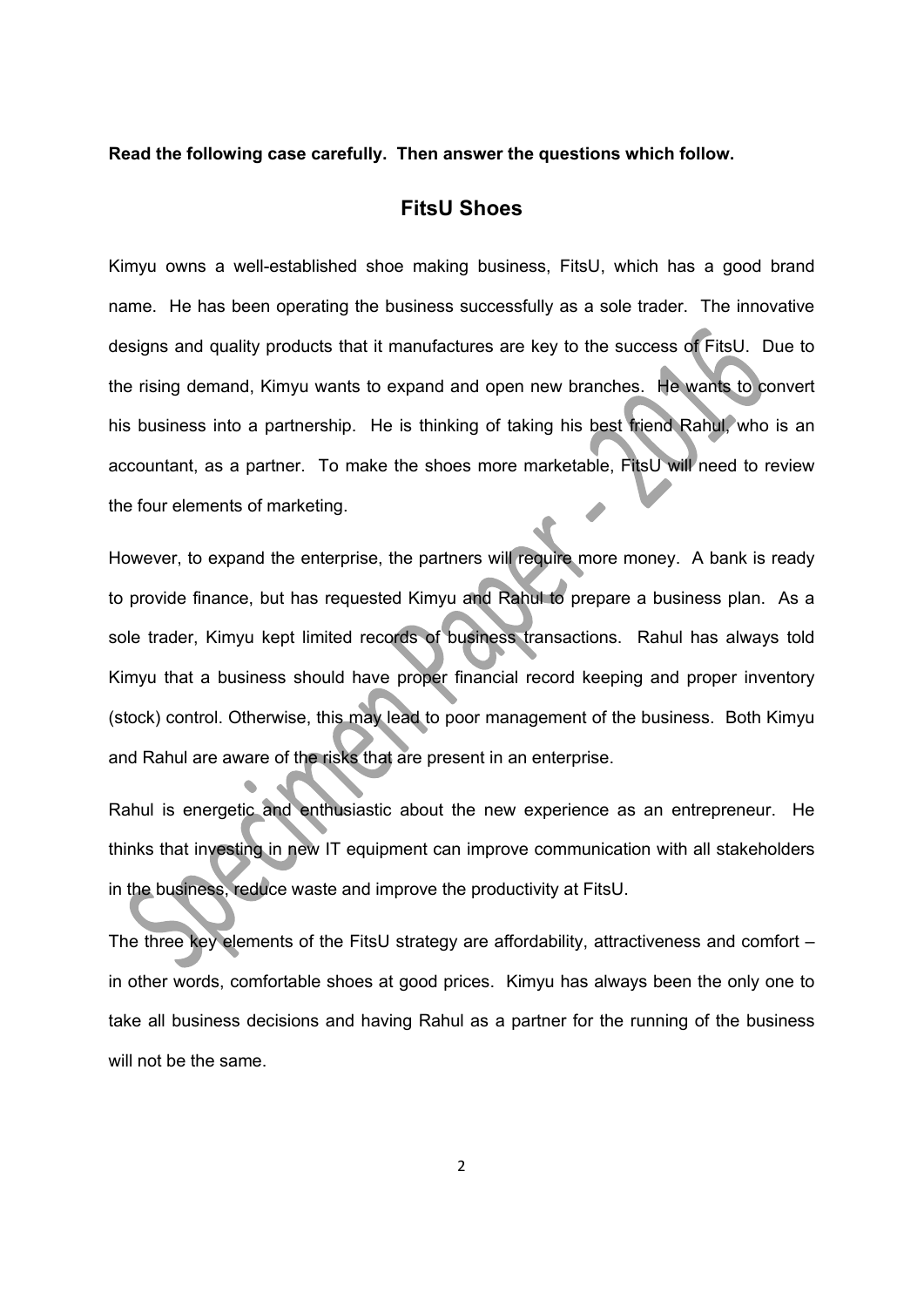| (a) | Give two reasons why Kimyu is a successful entrepreneur in shoe making. [2 marks]                            |           |
|-----|--------------------------------------------------------------------------------------------------------------|-----------|
|     | (i)                                                                                                          |           |
|     | (ii)                                                                                                         |           |
| (b) | Identify two problems which a sole trader has to face.                                                       | [2 marks] |
|     | (i)                                                                                                          |           |
|     | (ii)                                                                                                         |           |
| (c) | What is a partnership deed? In your answer, mention at least one essential detail that<br>it should contain. | [3 marks] |
|     |                                                                                                              |           |
|     |                                                                                                              |           |
|     |                                                                                                              |           |
| (d) | Give three differences between a sole trading enterprise and a partnership<br>business.                      | [6 marks] |
|     | (i)                                                                                                          |           |
|     |                                                                                                              |           |
|     | (ii)                                                                                                         |           |
|     |                                                                                                              |           |
|     | (iii)                                                                                                        |           |
|     |                                                                                                              |           |
|     |                                                                                                              |           |
| (e) |                                                                                                              |           |
|     | What is the difference between a franchisor and a franchisee?                                                | [4 marks] |
|     |                                                                                                              |           |
|     |                                                                                                              |           |
|     |                                                                                                              |           |

**Please turn over this page**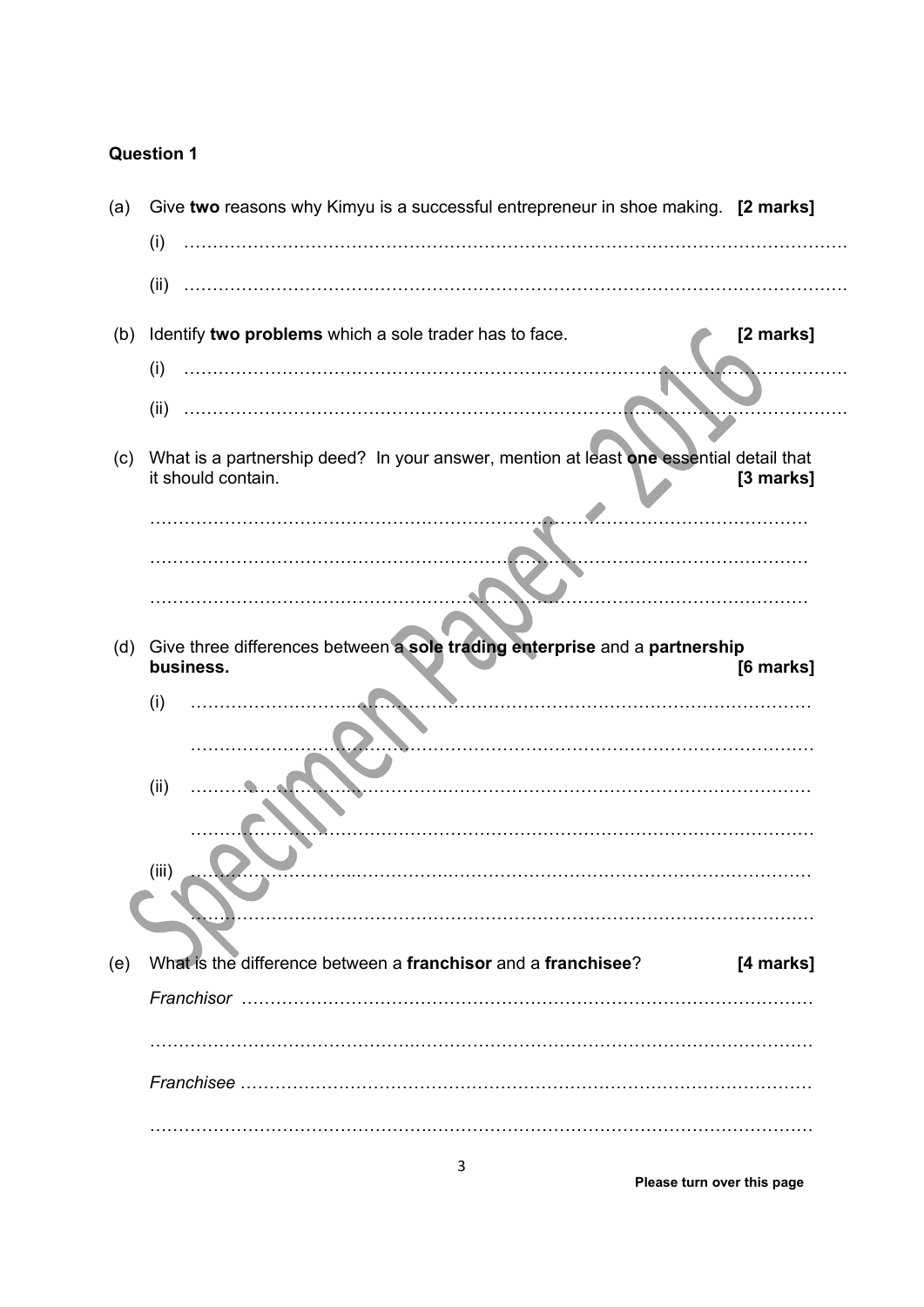**(a) Match the terms in Column 1 with their correct definitions in Column 2. Write your answers in the table which follows. [8 marks]** 

**The first one has been done for you.** 

| <b>Column 1: Terms</b> |                             |   | <b>Column 2: Definitions</b>                                                                                              |
|------------------------|-----------------------------|---|---------------------------------------------------------------------------------------------------------------------------|
| 1.                     | <b>Inputs</b>               | A | The process of marketing a product using the<br>internet.                                                                 |
| 2.                     | Worker cooperative          | B | Consists of a group of experts who manage<br>the enterprise.                                                              |
| 3.                     | Staffing                    | C | The authority of a country having the power<br>to decide on behalf of people in society.                                  |
| $\overline{4}$ .       | Community                   | D | The act of making customers aware of a<br>product and providing information about that<br>product.                        |
| 5.                     | <b>Board of Directors</b>   | E | A disagreement with another person or party.                                                                              |
| 6.                     | Government                  |   | Where workers themselves are owners and<br>each have a voting right to participate in<br>decisions to run the enterprise. |
| $\overline{7}$ .       | Conflict                    | G | Materials needed to produce goods and<br>services.                                                                        |
| 8.                     | Advertising                 | H | Employing workers and delegating tasks in<br>an enterprise.                                                               |
| 9.                     | <b>Electronic Marketing</b> | I | All the people who are directly and indirectly<br>affected by the actions of the business.                                |
|                        |                             | J | A market in which shares are bought and<br>sold.                                                                          |
|                        |                             |   |                                                                                                                           |

| <b>Term</b> |   | ົ | າ<br>ື | 5 | 6 |  |  |
|-------------|---|---|--------|---|---|--|--|
| Definition  | G |   |        |   |   |  |  |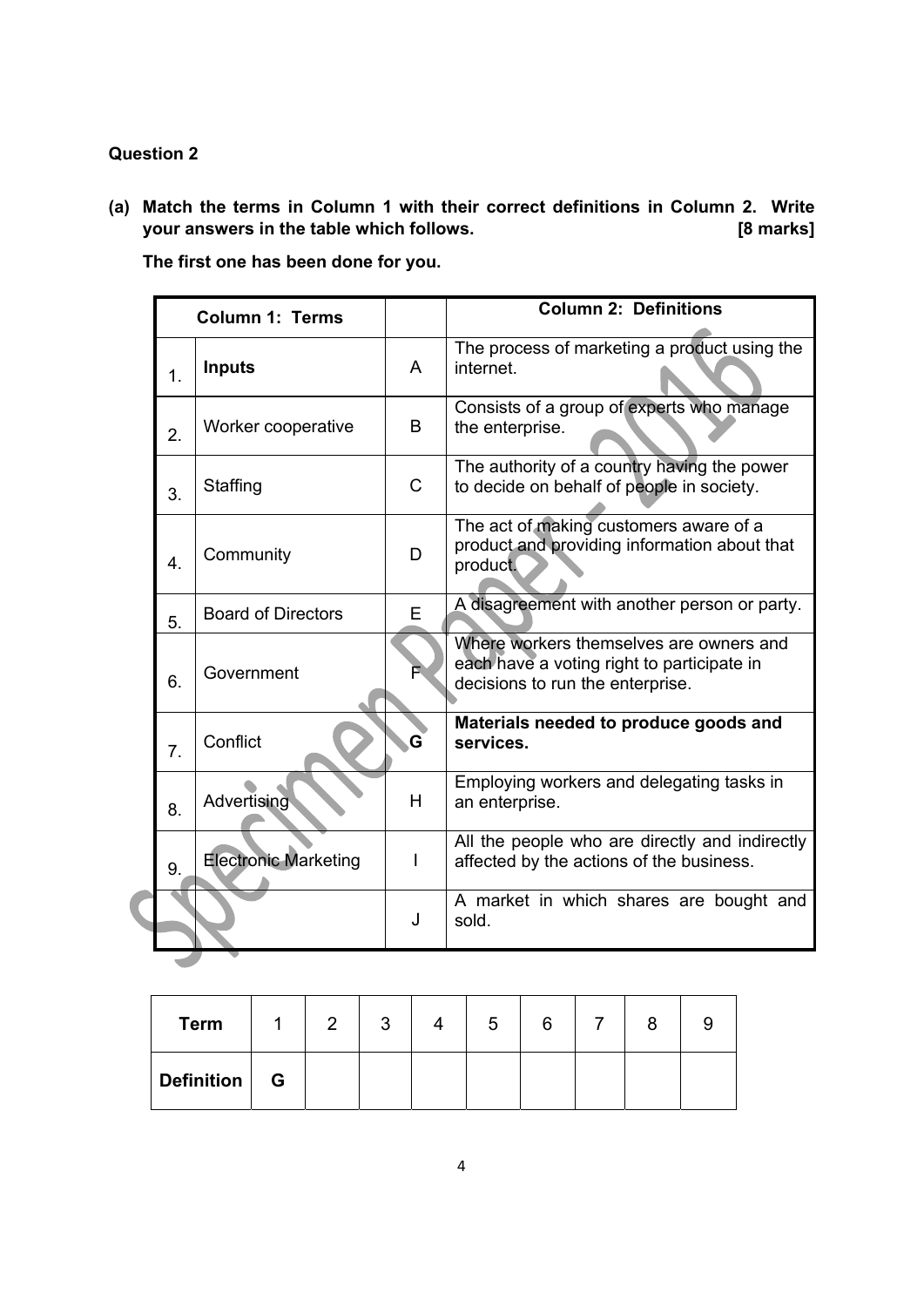|     |                          | (b) Identify two qualities of Kimyu as a leader entrepreneur.                        | [2 marks]        |
|-----|--------------------------|--------------------------------------------------------------------------------------|------------------|
|     | (i)                      |                                                                                      |                  |
|     |                          |                                                                                      |                  |
|     | (ii)                     |                                                                                      |                  |
|     |                          |                                                                                      |                  |
| (c) | business.                | Identify and explain two types of risks that Kimyu and Rahul may face in their       | <b>[6 marks]</b> |
|     | Risk 1:                  |                                                                                      |                  |
|     | <b>Explanation:</b>      |                                                                                      |                  |
|     |                          |                                                                                      |                  |
|     | Risk 2:                  |                                                                                      |                  |
|     | <b>Explanation:</b>      |                                                                                      |                  |
|     |                          |                                                                                      |                  |
| (d) |                          | Identify and explain two key responsibilities of Kimyu as an entrepreneur. [6 marks] |                  |
|     | <b>Responsibility 1:</b> |                                                                                      |                  |
|     | <b>Explanation:</b>      |                                                                                      |                  |
|     |                          |                                                                                      |                  |
|     | <b>Responsibility 2:</b> |                                                                                      |                  |
|     | <b>Explanation:</b>      |                                                                                      |                  |
|     |                          |                                                                                      |                  |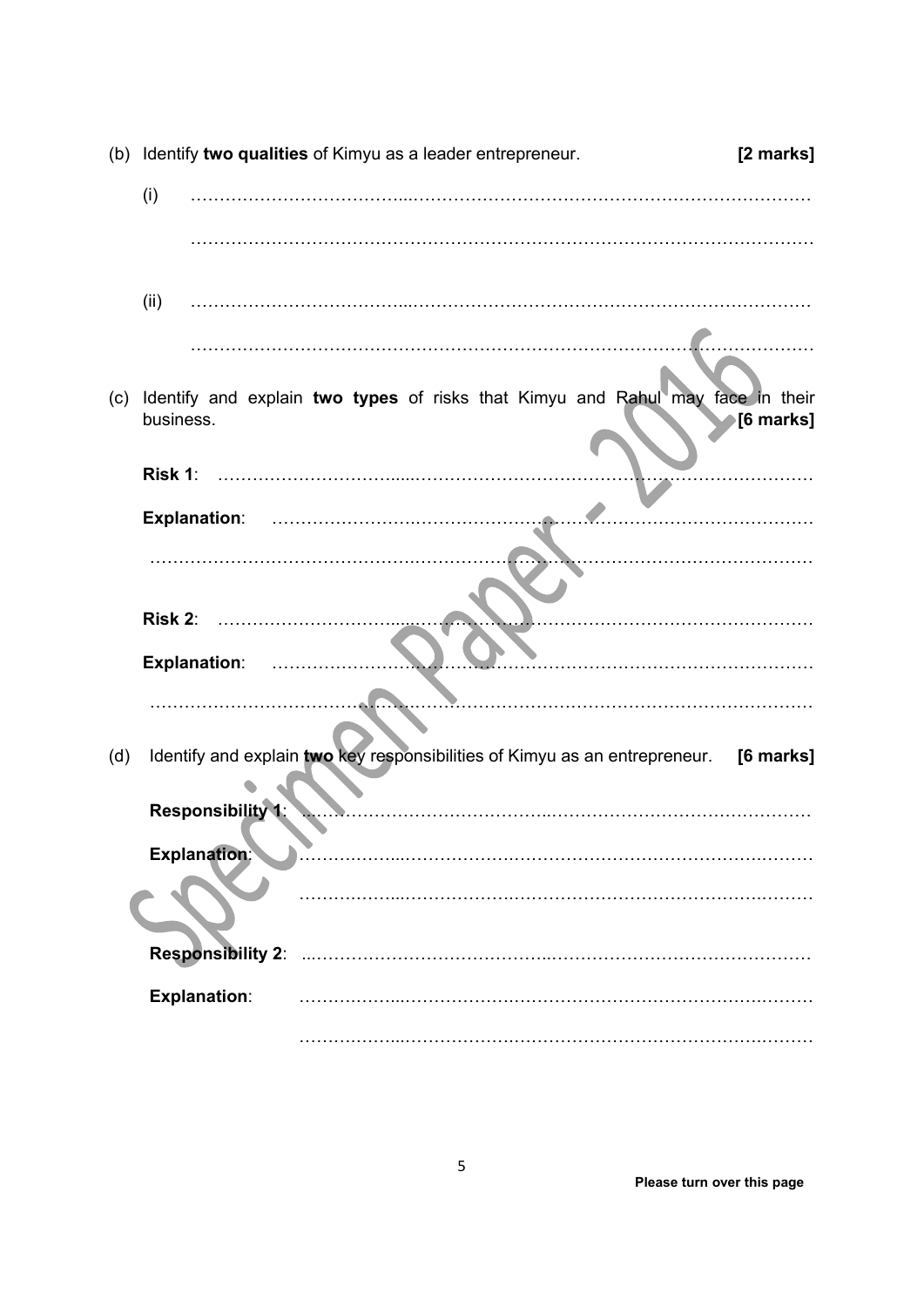(a) Tick  $(\checkmark)$  the appropriate box to show which method of marketing is email marketing, web marketing or social marketing. **[3 marks]**

|                                                                                                 | <b>Email marketing</b> | Web marketing | <b>Social marketing</b> |
|-------------------------------------------------------------------------------------------------|------------------------|---------------|-------------------------|
| FitsU uses Amazon and<br>Ebay websites to offer its<br>shoes to its customers.                  |                        |               |                         |
| FitsU sends mail to its<br>regular customer to<br>inform them of different<br>promotion offers. |                        |               |                         |
| FitsU uses social<br>networking sites to<br>advertise and market its<br>shoes.                  |                        |               |                         |

#### (b) **Write True or False at the end of each statement. [6 marks]**

- (i) Communication is the exchange and flow of information, ideas, thoughts and feelings from one person to another. …………………………..
- (ii) Effective communication is a key to success in an enterprise. …………………………..
- (iii) A handshake between two partners is an example of verbal communication. ………………………
- (iv) The receiver selects the channel of communication. …………………………..
- (v) Entrepreneurs need to be clear and precise with different stakeholders. …………………………..
- (vi) In an enterprise, only written communication is used. …………………………..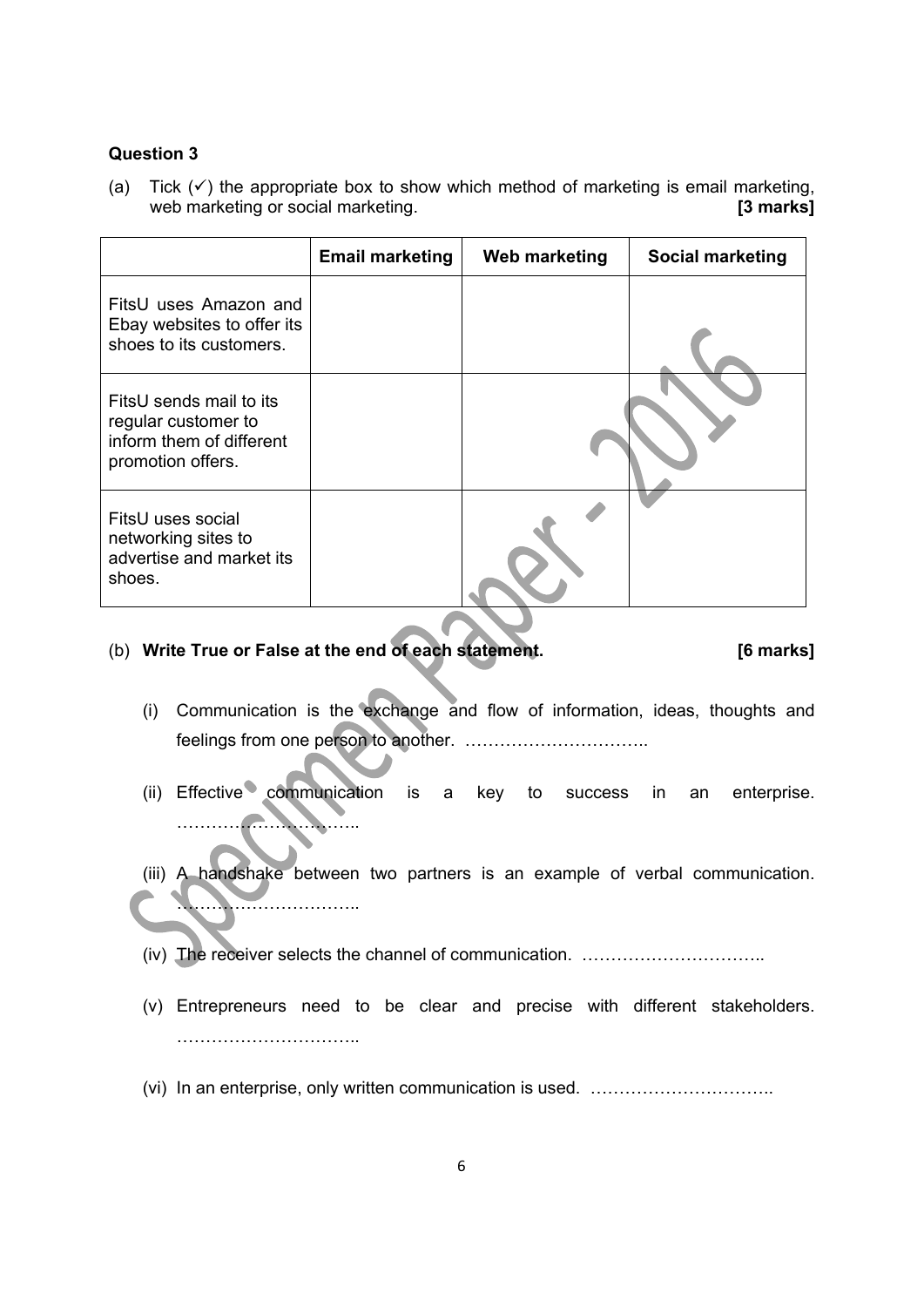**(c) Classify the following items in terms of Internal Communication or External** 

Communication. Tick  $(\checkmark)$  the appropriate box.

**One example has been done for you.** 

|  | (5 marks) |
|--|-----------|
|--|-----------|

|                                                                                       | <b>Internal</b><br>Communication | <b>External</b><br><b>Communication</b> |
|---------------------------------------------------------------------------------------|----------------------------------|-----------------------------------------|
| Communicating information about training<br>sessions in an enterprise.                |                                  |                                         |
| Using TV and radio to create awareness of<br>new products.                            |                                  |                                         |
| Sending emails to potential customers.                                                |                                  |                                         |
| An employer clarifies the different objectives<br>set for a project to the employees. |                                  |                                         |
| Meetings with employees on a business<br>issue.                                       |                                  |                                         |
| Advertisements on a billboard.                                                        |                                  |                                         |

(d) An entrepreneur may use different methods to set prices. Draw a line to match each method to its correct definition. **[3 marks]** 

#### **Methods** Definition

- Cost plus Pricing **Cost plus Pricing 2008 High prices for unique brands**
- Promotional Pricing <br>
Adding up cost per unit to % of profits
- Premium Pricing **COVID-19 COVID-20 COVID-20 COVID-20 COVID-20 COVID-20 COVID-20 COVID-20 COVID-20 COVID-20 COV** 
	- Low prices to enter the market

 (e) (i) Give **one** example of a conflict in an enterprise. **[2 marks]** ………………………………………………………………………………………………. ………………………………………………………………………………………………. (ii) Give **two** ways in which this conflict can be resolved. **[4 marks]** (1) ………………………………………………………………………………………….. …………………...……………………………………………………………………..

(2) ………………………………………………………………………………………….. …………………………………………………………………………………………..

**Please turn over this page**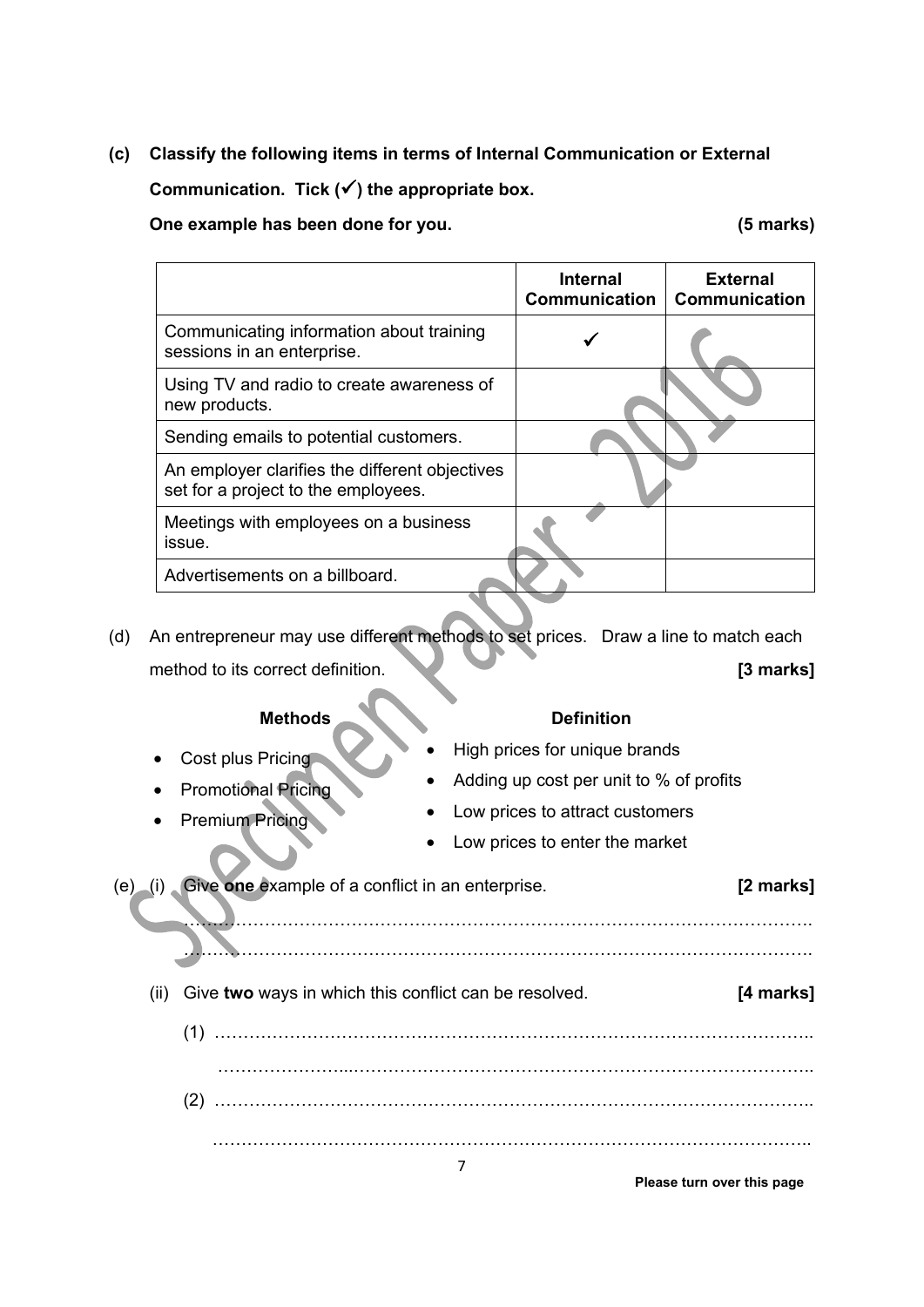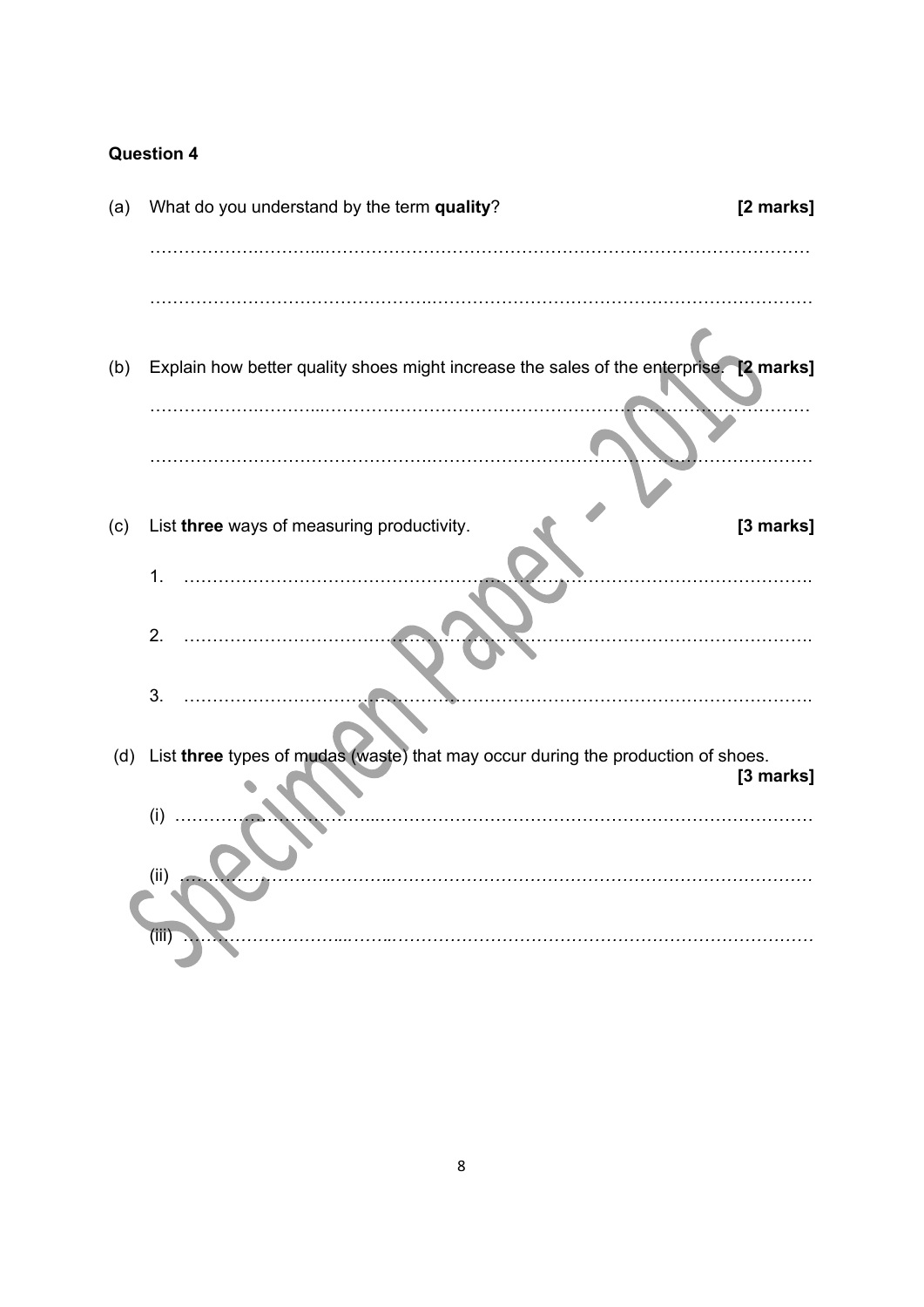- (e) Give **two** ways in which an Employee Suggestion System (ESS) can be used to increase productivity in an enterprise. **[4 marks]** 
	- (i) ………………………………...…………………………………………………………… ……………………………………………………………………………………………… (ii) ………………………………...…………………………………………………………… ………………………………………………………………………………………………
- (f) Identify any **other two** techniques that can be used to improve productivity and quality. **[2 marks]** 
	- (i) ………………………………...……………………………………………………………
	- (ii) ………………………………...……………………………………………………………
- (g) Using the following information, calculate the labour productivity. **[4 marks] Show your working.**

| Year | Number of pairs of<br>shoes produced<br>(output) | <b>Labour hours</b><br>(input) | Labour<br>productivity |
|------|--------------------------------------------------|--------------------------------|------------------------|
| 2014 | 450                                              | 100                            |                        |
| 2015 | 500                                              | 100                            |                        |
|      |                                                  |                                |                        |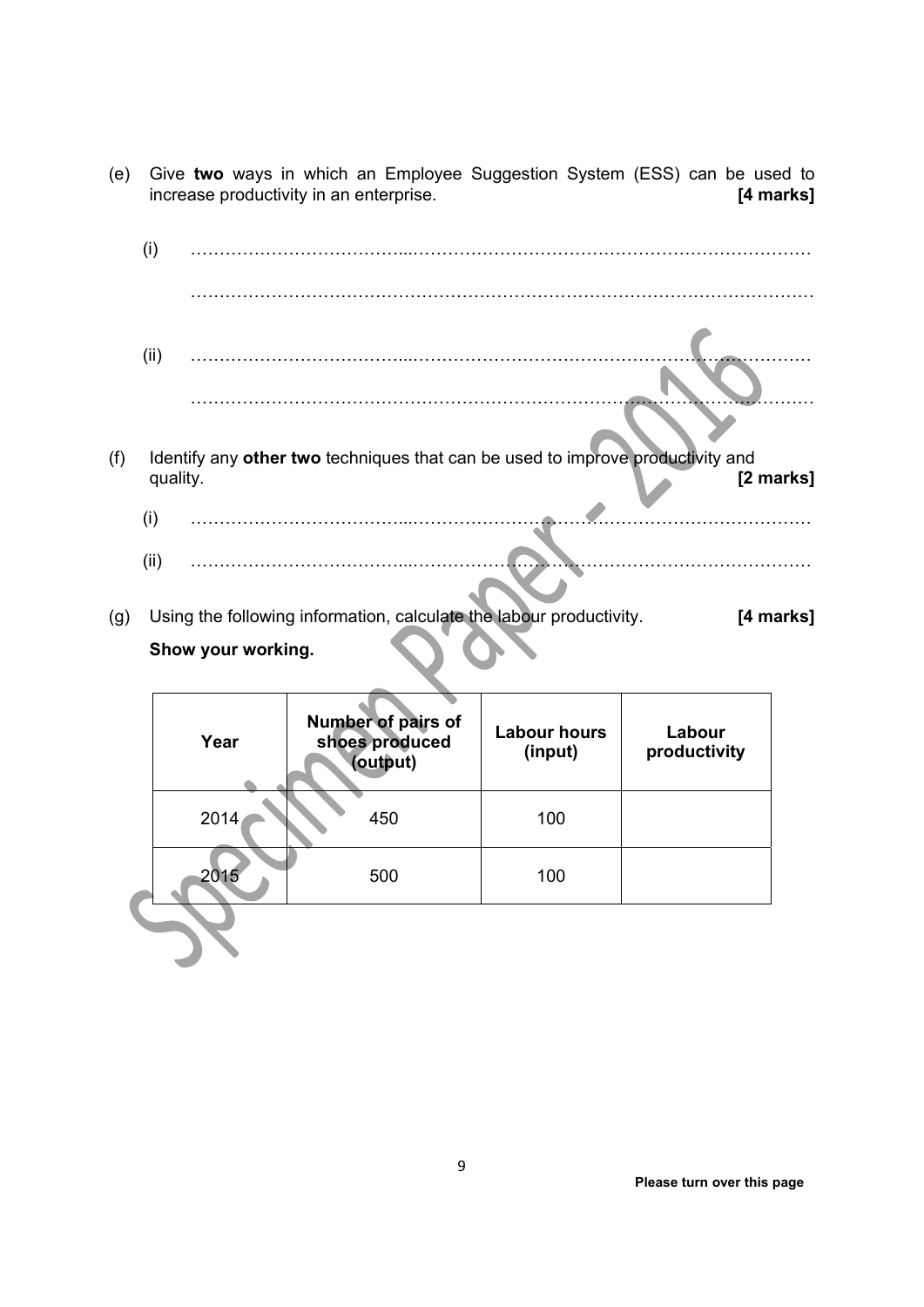| (d) | King and Ranui plan to carry out a market research belore launching a new design<br>of shoes. What is market research?<br>[2 marks] |  |
|-----|-------------------------------------------------------------------------------------------------------------------------------------|--|
|     |                                                                                                                                     |  |
|     |                                                                                                                                     |  |
|     |                                                                                                                                     |  |
| (b) | [4 marks]<br>Name the four elements of marketing.                                                                                   |  |
|     | (i)                                                                                                                                 |  |
|     | (ii)                                                                                                                                |  |
|     | (iii)                                                                                                                               |  |
|     | (iv)                                                                                                                                |  |
| (c) | Identify and explain two methods of promotion that FitsU could use for marketing its<br>shoes.<br>[4 marks]                         |  |
|     | (i)                                                                                                                                 |  |
|     |                                                                                                                                     |  |
|     | (ii)                                                                                                                                |  |
|     |                                                                                                                                     |  |
| (d) | Identify two components of a business plan.<br>[2 marks]                                                                            |  |
|     | (i)                                                                                                                                 |  |
|     | (ii)                                                                                                                                |  |